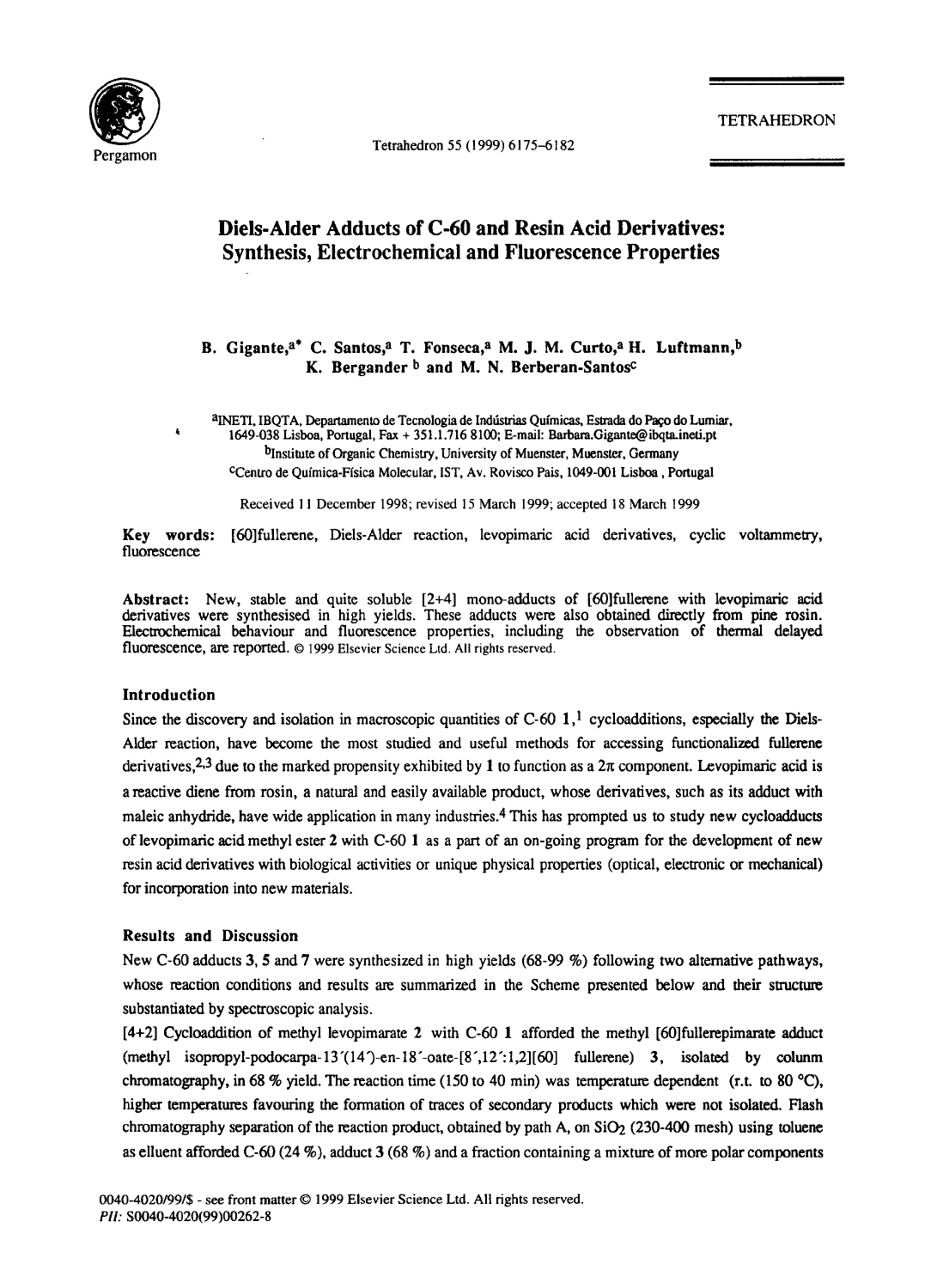(7 %). Analysis of the polar fraction by <sup>1</sup>H and <sup>13</sup>CNMR showed the presence of the aromatic ring-C resin derivative, methyl dehydroabietate,<sup>5</sup> as the major compound and a mixture of minor 1:1 cycloadducts of [60]fullerene consistent with the signals at  $\delta$  70-80 assigned to the 6,6-junction sp<sup>3</sup>-hybridized carbons, as well as a multiplicity of lines at  $\delta$  130-160 due to the sp<sup>2</sup> carbons, together with the signals of the resin moiety between  $\delta$  15-55 and around  $\delta$  179 (C=O). Recrystalization of 3 from toluene/methanol afforded dark brown microcrystals with a melting point over 300 °C.



Reduction of 3 with DIBAL-H at -78 °C gave [60]fullerepimarol (isopropylpodocarpa-13'(14')-en-18'-ol-[8',12':1,2][60] fullerene) 5 in quantitative yield, which by oxidation with PCC in dicloromethane/toluene at room temperature, gave the corresponding aldehyde, [60]fullerepimaral (isopropylpodocarpa-13'(14')-en-18'al-[8",12":1,2][60] fullerene) 7 in 83% yield. The alcohol 5 was also synthesized by path C (Scheme) through the addition of C-60 1 with the levopimarol 4, obtained by reduction of 2 using reaction conditions similar to those described for 3 (Scheme, path B').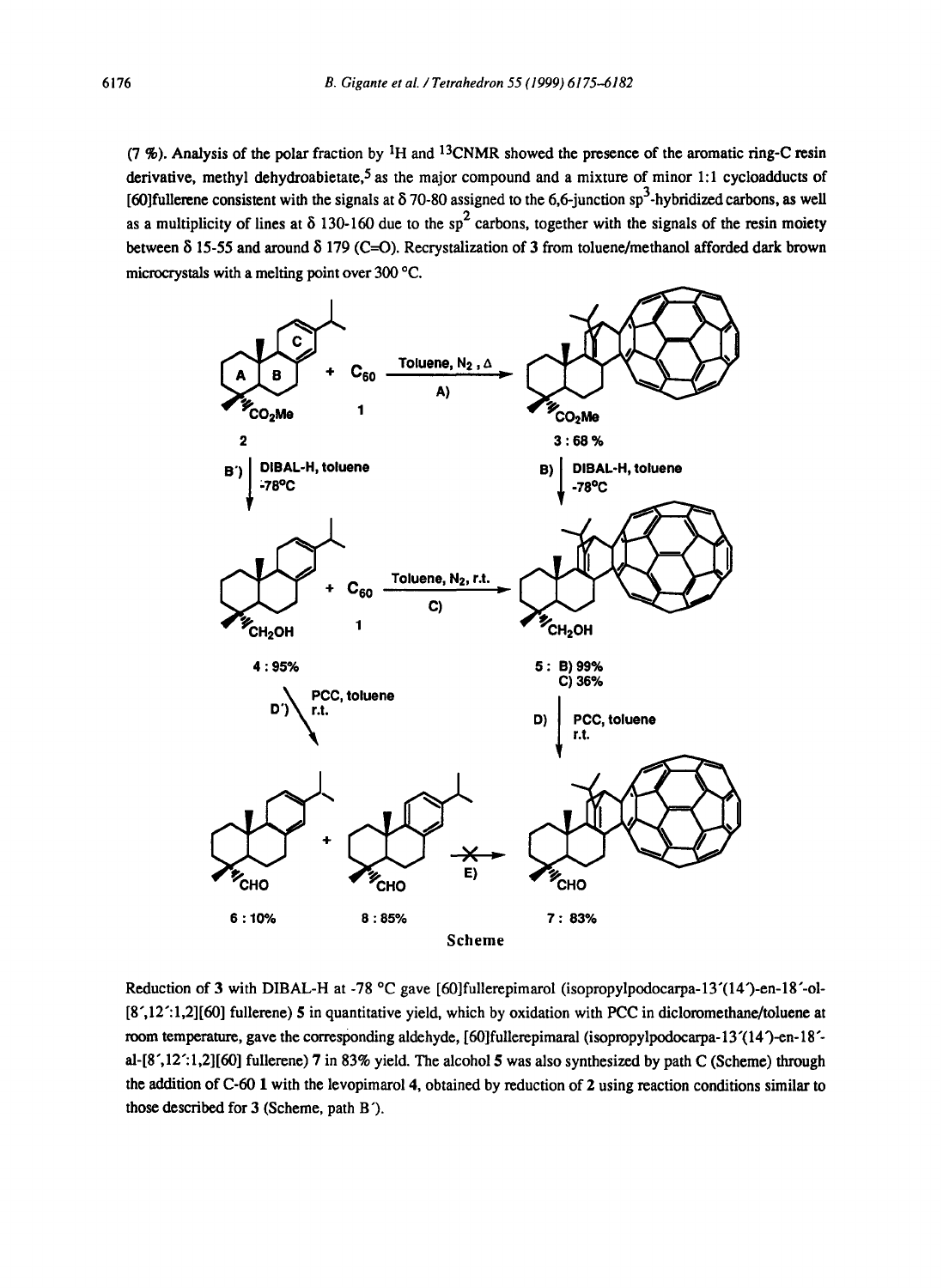The synthesis of 7 following path D'-E failed due to a rapid aromatization of ring C of 4 during the oxidation step (path D), giving a mixture of two aldehydes, levopimaral 6 (10 %) and dehydroabietal 8 (85 %), as was seen by the signals in the <sup>1</sup>H NMR (1 singlet and 2 doublets between  $\delta$  6.9 and 7.2, with 2 singlets at  $\delta$  5.3 and 5.8) and GC-MS spectra  $(M^{\dagger} 286$  for 6 and  $M^{\dagger} 284$  for 8) of the reaction product.

The success of the oxidation of 5 to 7 and, in general, of the overall pathway A-B-D arc due to the increased stability of the [60]fullerepimaric system and the reactivity and yields were not affected by steric hindrance of the isopropyl group. Interestingly, the cycloadducts 3, 5 and 7 were stable on storage, no cycloreversion was detected (HPLC) when stored over a month.

The structures of 3, 5 and 7 as monoadducts arc supported by matrix assisted laser desorption time of flight mass spectra (MALD1TOF-MS) which display the e×pected radical-anions formed by electron transfer from the matrix at m/z 1037, 1008 and 1007, respectively, together with a base peak at m/z 720 due to the C-60 fragment. The FF-IR spectra of those compounds indicated the presence of the different functional groups at C-18 in the resin moiety, 1727 cm<sup>-1</sup> for the ester carbonyl in 3, 3436 cm<sup>-1</sup> for the alcohol in 5 and 1726 cm<sup>-1</sup> for the aldehyde carbonyl in 7. The characteristic absorption pattern typical of C-60 derivatives with two addends attached at the 6,6-junction bond<sup>6</sup> was also observed at 528 cm<sup>-1</sup> (FT-IR) and 436 nm (UV/VIS).

The <sup>1</sup>H-NMR spectra of 3, 5 and 7, show the proton signals of the resin moities shifted to higher or lower field depending on the neighbourhood of the fullerenic double bond system, as is detailed in the experimental section. It must be emphasized that the singlets seen at *ca*. 4 ppm for 12-H and at *ca*. 6 ppm for the olefinic proton 14-H, both integrate for one proton. In the  $^{13}$ C-NMR spectra, due to the overlapping, only 44 signals were observed out of the expected 58 signals for the  $sp<sup>2</sup>$  carbons and 1 line due to the sp<sup>3</sup>-hybridized junction carbons of the C-60 skeleton. The signals corresponding to the remaining carbons were all adequately assigned, as can be seen in the experimental section.

Since the solubility of fullerene derivatives has marked influence on their application, solubility tests<sup>7</sup> with several solvents (toluene, benzene, chloroform, dichloromethane, ethanol, dimethylsulphoxide, dimethylformamide and water at different pH) showed that the ester 3 is the most soluble, e. g. chloroform (33 mg/ml), toluene (11 mg/ml) and benzene (23 mg/ml) followed by the alcohol 5 chloroform (12 mg/ml), toluene  $(3 \text{ mg/ml})$  and benzene  $(15 \text{ mg/ml})$ , the aldehyde 7 being quite insoluble in all solvents except CS<sub>2</sub>.

In view of these results, we extended the reaction to rosin, whose main components are abietic type resin acids *(ca.* 80%), that could isomerize to levopimaric acid to give Diels-Alder adducts. 4 The reaction of methylated rosin with C-60 1, under the reaction conditions previously described for 2, also afforded the adduct ester 3 (10%). The low yield obtained for rosin requires further development to optimize reaction conditions.

The electrochemical behaviour of the adducts 3, 5 and 7 was monitored by cyclic voltammetric (CV) and the results are listed below (Table).

Theory suggests that the LUMO of C-60 should be able to accept at least six electrons<sup>8</sup> and the results recently obtained  $9,10$  show that up to six reduction waves can be obtained depending on the working conditions. Under our conditions (room temperature, Pt working electrode and SCE) observation of more than three reversible one-electron redution waves has been hindered for more cathodic values; however, the corresponding reduction potentials are in agreement with values reported in the literature for the three less cathodic peak potentials. 9,10

As can be seen (Table) the observed reduction potentials of 3, 5 and 7 are shifted to more negative values when compared to those for unsubstituted C-60 meaning that it is more difficult to reduce the adducts. This behaviour shows that derivatives 3, 5 and 7 have weaker electron-accepting ability than C-60 as was expected due to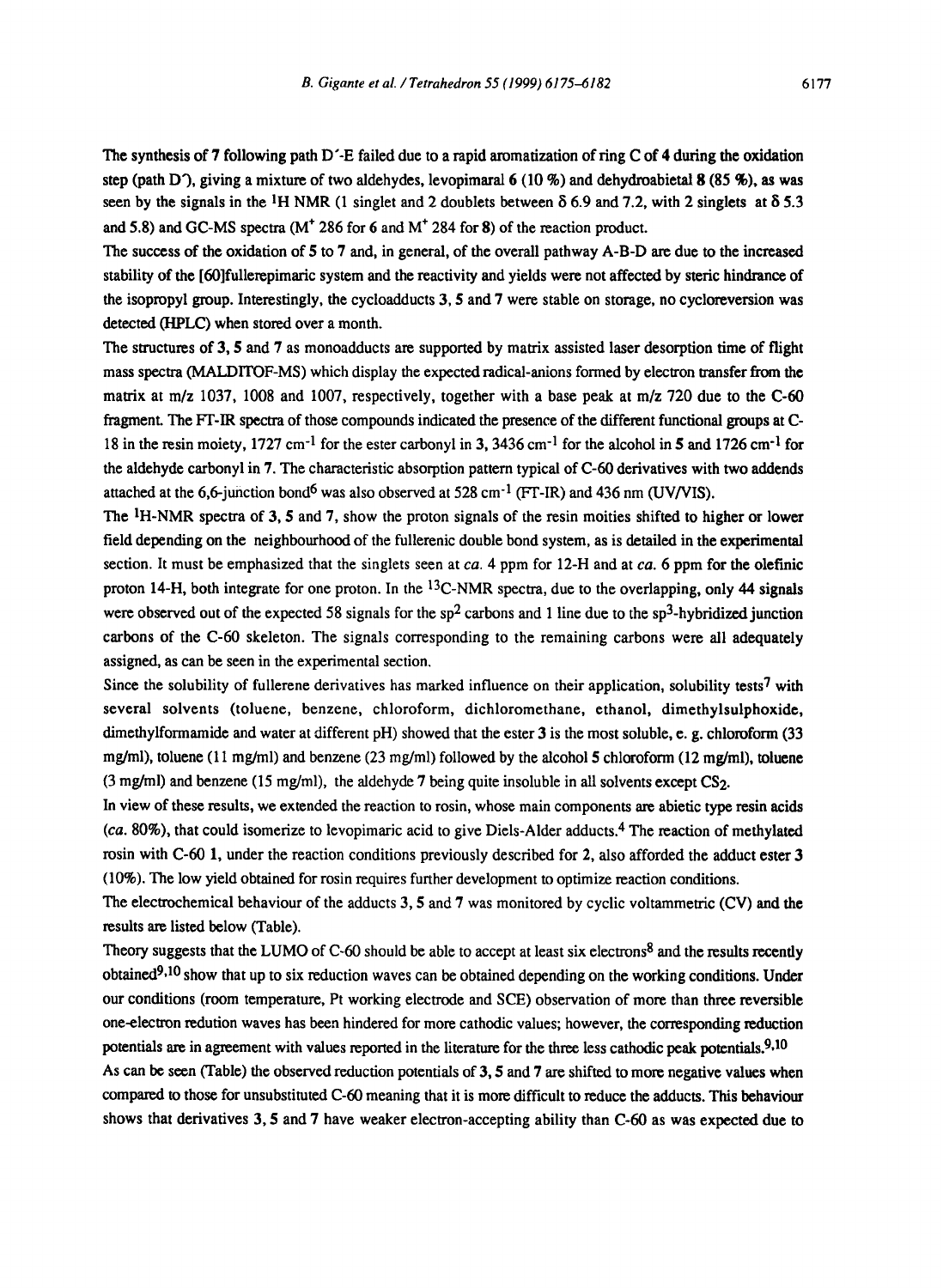partial loss of conjugation, by saturation of the double bond in C-60 when the adducts are formed.<sup>10</sup> The verified shift is not the same for all the reduction processes. The first and second waves are shifted by 140-160 mV, while the third is shifted by an higher value, 220 mV, in both cases to more negative potential values.

| Compounds | $E_{1/2}$ , V vs Fc/Fc <sup>+</sup> / $\Delta E$ , mV |            |             |
|-----------|-------------------------------------------------------|------------|-------------|
|           | 1st                                                   | 2nd        | 3rd         |
| $C-60$    | $-0.99/89$                                            | $-1.39/61$ | $-1.90/98$  |
|           | $-1.13/90$                                            | $-1.55/84$ | $-2.12/106$ |
|           | $-1.13/98$                                            | $-1.55/85$ | $-2.12/122$ |
|           | $-1.13/77$                                            | $-1.54/81$ | $-2.12/94$  |

**Table:** E<sub>1/2</sub>values of the cathodic reduction peak potentials of C-60 and 3, 5 and 7 mono-adducts<sup>a)</sup>

a) Values detected by CV in PhMe/MeCN (4:1) (0.5 mM) solutions with 0.1M TBAPF<sub>6</sub> as supporting electrode; Pt working and counter electrodes and SCE as reference electrode; scan rate = 100mV/s;  $E_{10}$  (Fc/Fc<sup>\*</sup>) = 0.47 V;  $\Delta E$ = potential differences between cathodic reduction peak and corresponding reoxidation peak.

These results presented are consistent with those previously reported, $8.9$  whenever the loss of the LUMO's triplet degeneracy found in C-60<sup>8</sup> gives rise to a doubly degenerate LUMO and a LUMO<sup>+</sup> which is *ca.* 70 mV higher in energy (about 6.8 kJ/mol).

On the other hand, comparison of reduction potentials of the three mono-adducts 3, 5 and 7 showed no relevant differences, meaning that the funcional group in the ring A does not affect the redox properties.

Fluorescence studies of compounds 3, 5 and 7 showed an identical behaviour from the point of view of photophysics, as would be expected from the similarity of their fluorophores. The fluorescence quantum yield is one order of magnitude higher than that of C-60. An important Thermal Delayed Fluorescence (TDF) was observed, of magnitude similar to that of  $C^{-6}0^{11}$  1. As for 1, no phosphorescence could be detected under the experimental conditions used. TDF analysis allowed the calculation of several photophysical parameters, namely the triplet formation quantum yield (0.8±0.1), and S1-T1 energy gap (28±2 kJ mol<sup>-1</sup>). Detailed results will be reported elsewhere.<sup>12</sup>

The above results constitute a new route to yield stable and quite soluble C-60 derivatives that could open up potential new applications. Further studies on the electrochemical behaviour and fluorescence are currently underway.

#### **Experimental**

FT-IR spectra were recorded on a Perkin-Elmer 1725 and UV-VIS spectra on a Hitachi 150-20 spectrophotometers. Fourier transform (FT) NMR spectra were run on a General Electric QE-300 or on a Brucker AMX-600 spectrometer with resonance frequences, respectively, of 300.65 or 600 MHz for <sup>1</sup>H and 75.6 or 150.9 MHz for <sup>13</sup>C, using an appropriate solvent as designated. The chemical shifts are reported in  $\delta$ (ppm, TMS) and coupling constants in Hz. E1 mass spectra were determined on a Kratos MS 25RF instrument at 70 eV and MALDITOF-MS on a LAZARUS II spectrometer with reflectron detection measured in the negative-ion mode, ionization N2-1aser at 337nm with a pulsewidth of 3 ns and an acceleration voltage of 16 kV, using DCTB (3-methyl-4-(4-tert-butylphenyl)butadien-l,l-dinitrile) as a matrix. Microanalyses were performed on a Carlo Erba 1106R microanalyser. Si gel for TLC refers to Merck Si gel GF254 and for flash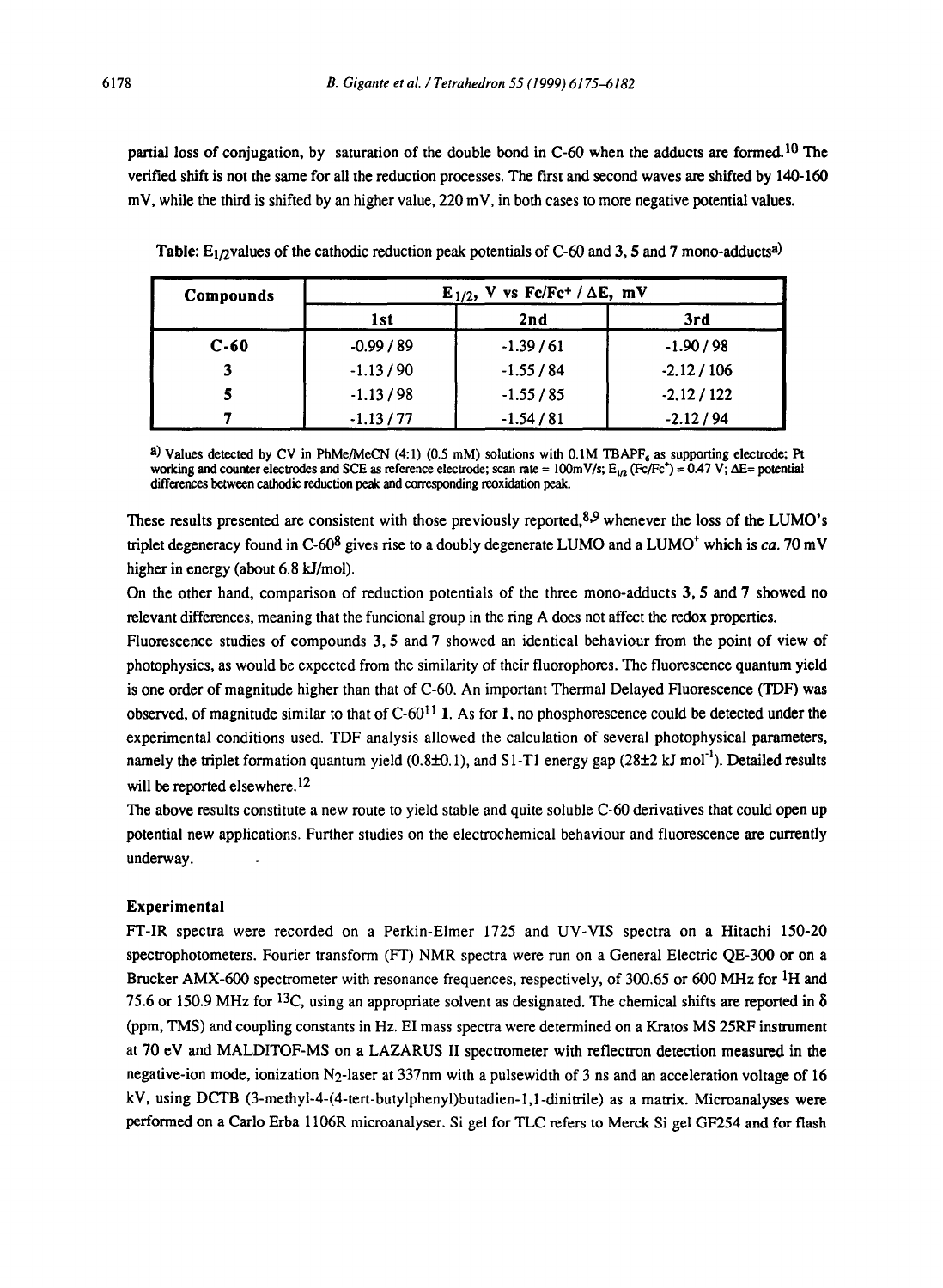chromatography to Merck Si gel 60, 230-400 mesh. Organic extracts were dried over anhydrous sodium **sulphate.** 

The elecu'ochemical instrumention for CV consisted of a *EG&G* Princeton Applied Research Potentiostat Model 273A, connected to the data acquisition software (EG&G PAR Electrochemical Analysis Model 273 version 3.0). The voltammetric experiments were performed at room temperature, in argon atmosphere, in a standard single-compartment three-electrode design (PAR polarographic cell). A Pt wire was used as counter electrode, a 2-mm piece of Pt wire for voltammetry as working electrode and a calomel electrode (SCE) containing a saturated aqueous solution of potassium chloride as reference electrode. Solutions used were 0.5 mM in PhMe/MeCN (4:1) and 0.1 M in supporting electrolyte, tetrabutylammonium hexafluorophosphate (TBAPF6 98%, Aldrich Chemical) recrystallized twice from ethanol and dried in vacuo prior to use. Acetonitrile **and**  toluene were dried over CaH<sub>2</sub> and P<sub>2</sub>O<sub>5</sub> and distilled before used under dinitrogen atmosphere. Solutions were degassed and kept under an argon atmosphere during each experiment. [60]Fullerene (99.8 % by HPLC) was from *Hoechst AG,* Frankfurt am Main, Germany and levopimaric acid (99 %), was purchased from *Helix Biotech,* Toronto, Canada.

#### **Synthesis of the adducts:**

*Methyl [60]fullerepimarate or methyl 13'-isopropylpodocarpa-13'(14')-en-18'.oate- [8',12':l,2][60]fullerene* 3. A mixture of methyl levopimarate 2 (123 mg, 0.389 mmol), previously prepared by methylation of levopimaric acid with diazomethane  $^{13}$  m.p. 62-64°C (lit.<sup>14</sup>: 64°C), and C-60 1 (280 mg, 0.389 mmol) in toluene (130 ml) was vigorously stirrred at 80 °C under a nitrogen atmosphere. After 40 min no methyl levopimarate 2 could be detected by TLC (SIO2, toluene). The solvent was evapored under reduced pressure and the resulting dark brown powder purified by column chromatography with toluene, to yield unreacted C-60 1 (145 mg) and the adduct  $3$  (140 mg,  $35\%$ , 48% based on consumed C-60) as a dark brown powder. Recrystallization from cold toluene/methanol afforded small dark brown crystals m.p. > 300°C: UV/VIS (toluene)  $\lambda_{\text{max}}$ (log e) 436 (5312), 340 (30312), 282 (60312); FT-IR (KBr)  $v_{\text{max}}$  1727, 1460, 1429, 1240, 727, 528 cm<sup>-1</sup>; <sup>1</sup>H NMR (CDCl<sub>3</sub>)  $\delta$  0.98 (3H, s, 10'-Me), 1.18 (1H, s, 1'-Hax), 1.24 (3H, s, 4'-Me), 1.29 and 1.33 (6H, 2d, J 7, 15'-Me2), 1.40-1.43 (1H, m, l'-Heq), 1.45 (1H, *brs,* 6'-Hax), 1.59 (2H, *brd, J*  13.8, 2'-H), 1.70 (1H, *brd,* J 14.4, 3'-Hax), 1.79 (1H, *dd, J* 3.4 and 12, 3'-Heq), 1.85-1.87 (1H, m, 5'-H), 1.86 (1H, *brs,* 6'-Heq), 1.97 (1H, *dt, J* 4.2 and 13.8, ll'-Hax), 2.51 (1H, *brd, J* 12.9, 7'-Hax), 2.61 (IH, *dd, J* 3.9 and 11.4, 7'-Heq), 2.70 (1H, *h,J* 7, 15'-H), 2.86 (1H, *dd,* J 4.8 and 10, 9'-H), 3.10 (1H, *ddd, J*  1.8, 10 and 13.8, 11'-Heq), 3.61 (3H, s, 18'-OMe), 3.88 (1H, s, 12'-H), 6.29 (1H, s, 14'-H) ppm; <sup>13</sup>C (CDCl<sub>3</sub>)  $\delta$  16.54 (C-20'), 16.83 (C-19'), 17.09 (C-2'), 20.19 (C-16' or C-17'), 21.20 (C-17' or C-16'), 22.30 (C-6'), 27.15 (C-IF), 33.55 (C-15'), 36.40 (C-7'), 36.72 (C-3'), 37.83 (C-I'), 38.90 (C-10'), 46.94 (C-4'), 47.08 (C-8'), 48.38 (C-12'), 49.22 (C-5'), 51.92 (C-21'), 52.34 (C-9'), 71.81 (2C-C<sub>60</sub>), 127.49 (C-14'), 149.68 (C-13'), 128.0-157.5 (58C-C60), 179.16 (C-18') ppm; MALDITOF-MS (DCTB) m/z 1037 (MH<sup>-.</sup>), 720 (C<sub>60</sub><sup>-</sup>., base peak); EA calc. for C<sub>81</sub>H<sub>32</sub>O<sub>2</sub>: C 93.80 %, H 3.11 %; found: C 93.72 %, H 3.11 %.

## *[60]Fullerepimarol or 13'-isopropylpodocarpa.13'(14').en.18'.ol[8',12':l,211601 fullerene 5. ..*

A) By **reduction of** 3. To a solution of methyl [60]fullerepimarate 3 (116 mg, 0.112 mmol) in toluene (30 ml) at -78°C under nitrogen atmosphere was slowly added diisobutylaluminium-hydride, DIBAL-H (1.2 ml).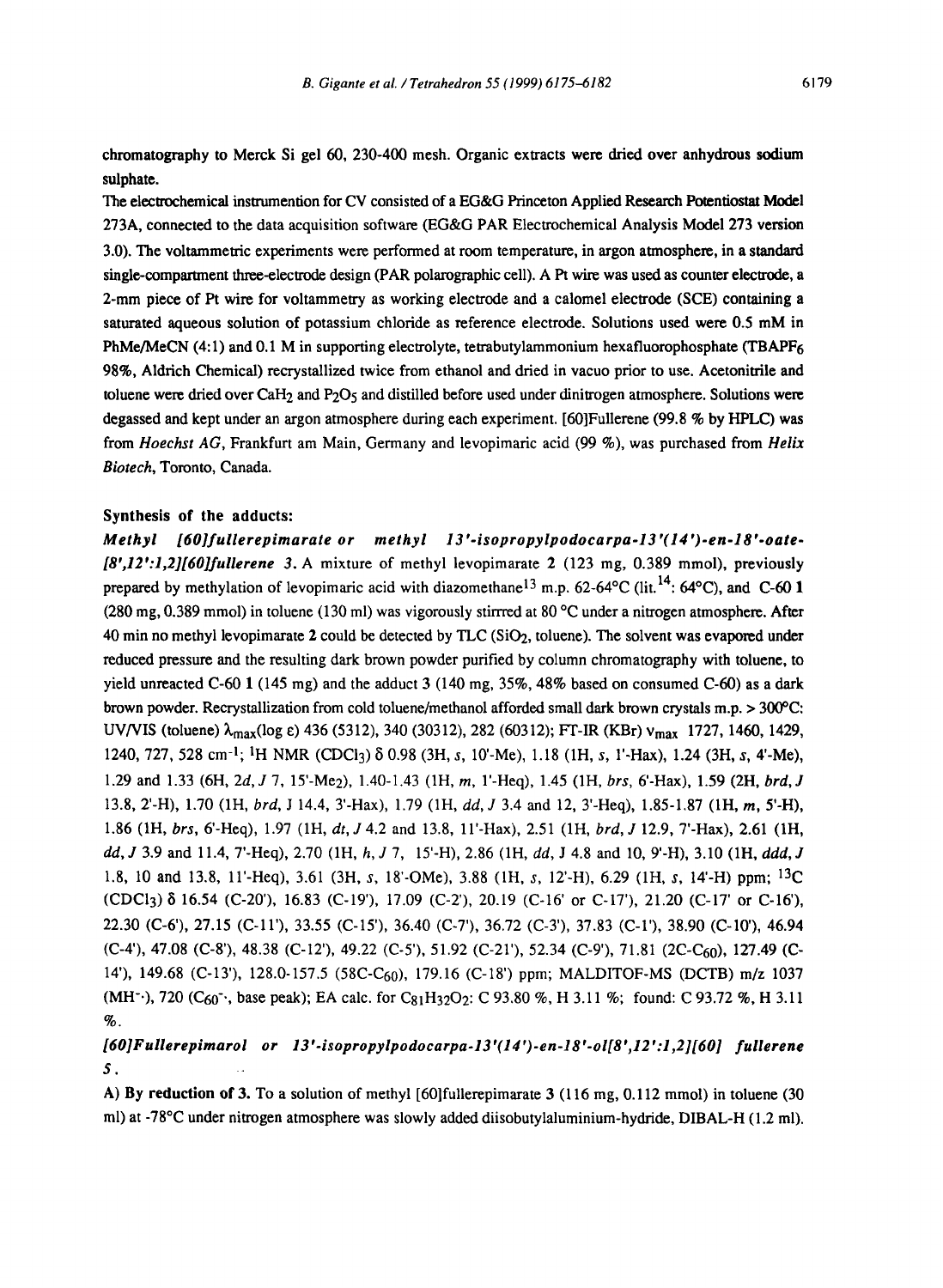The mixture was vigorously stirred during 20 minutes and the reaction followed by TLC. The reaction mixture was worked up with a saturated solution of sodium bissulfide (25ml) and was allowed to warm up to room temperature, then extracted with toluene, dried over anhydrous sodium sulfate and the solvent evaporated under reduced pressure. The reaction product was purified by column chromatography with toluene to give adduct 5  $(111 \text{ mg}, 99\%)$  as a dark brown powder.

B) By reduction of 1 followed by Diels-Alder **reaction of 4 with C-60. To a** solution of methyl levopimarate 2 (50.2 mg, 0.159 mmol) in toluene (5 ml) at -78°C under nitrogen atmosphere was slowly added diisobutylaluminium-hydride, DIBAL-H (0.4 ml). The mixture was vigorously stirred for 15 minutes and the reaction followed by TLC. The reaction mixture was treated as described in A) and the residue was purified by preparative TLC (1:1 CHCl3/ether) to give levopimarol 4 as a colourless oil (43 rag, 94%): FT-IR (KBr)  $v_{\text{max}}$ 3365, 2921, 1671, 1464, 1384, 1039, 809 cm<sup>-1</sup>; <sup>1</sup>H NMR (CDCl3)  $\delta$  0.77 (3H, s, 10-Me), 0.89 (1H, s, 1-Hax), 0.90 (3H, s, 4-Me), 0.97 (6H, *d,J* 6.6, 15-Me2), 1.21-1.29 (2H, m, 7-H2), 1.35 -1.47 (2H, m, 5'-H and 6-Hax), 1.52 -1.68 (3H, m, 2-H2 and 6-Heq), 1.77 (1H, d, J 12.9, 1-Heq), 2.05 -2.18 (3H, m, 3-Hax, 9- H, 15-H), 2.29 -2.34 (3H, m, 3-Heq and ll-H2), 3.10 and 3.40 (2H, 2d, J 11, 18-H2), 5.14 (1H, s, 12- H), 5.53 (1H, s, 14-H) ppm; 13C NMR (CDCI3) 5 14.55 (C-19), 17.61 (C-20), 18.27 (C-2), 21.33 (C-16 or C-17), 21.42 (C-17 or C-16), 22.73 (C-11), 23.59 (C-6), 33.23 (C-15), 35.46 (C-7), 35.87 (C-3), 37.36 (C-1), 40.67 (C-10), 43.95 (C-4), 48.24 (C-5), 49.50 (C-9), 72.01 (C-18), 114.83 (C-12), 118.83 (C-14), 139.15 (C-8), 138.92 (C-13) ppm; EI-MS (m/z) 288 (M<sup>+</sup>-, 13), 270 (M<sup>+</sup>-H<sub>2</sub>O, 4), 257(M<sup>+</sup>-CH<sub>2</sub>OH, 5), 133 (71), 91 (100, base peak). EA calc. for C<sub>20</sub>H<sub>32</sub>O: C 83.26 %, H 11.19 %; found: C 83.21 %, H 11.20 %. A solution of levopimarol 4 (20 mg,  $0.069$  mmol) and C-60 (48 mg, 0.067) in toluene was vigorously stirred

at room temperature under a nitrogen atmosphere for 2h. The reaction was followed by TLC. The solvent was evaporated under reduced pressure and the resulting dark brown powder purified by column chromatography  $(SiO<sub>2</sub>)$  with toluene, to give unreacted C-60 (29 mg), the adduct 5 (25 mg, 36%, 60% based on consumed C-60) as a dark brown powder and another brown compound (8 mg): UV/VIS (toluene)  $\lambda_{\text{max}}(\log \epsilon)$  436 (2564), 340 (20769), 312 (24615); FT-IR (KBr) Vmax 3436, 1460, 1382, 1093, 804, 528 cm'l; 1H NMR (CDCI3) 0.94 **(3H, s,** 10'-Me), 1.05 (3H, s, 4'-H), 1.11 (IH, s, l'-Hax), 1.37 and 1.41 (6H, 2d, J 7, 15"-Me2), 1.45- 1.87 (SH, m, l'-Heq, 2'-CH2, 3'-CH2, 5'-H, 6'-CH2), 2.05 (1H, *dr,* J 4.2 and 14, ll'-Hax), 2.60-2.69 (2H, m, 7'-H), 2.78 (1H, *h,J* 7, 15'-H), 2.89 (1H, *dd, J* 5 and 10, 9'-H), 3.14-3.20 (2H, m, 1 l'-Heq, 18'- OH), 3.20 (1H, *d,J* 10.8, 18'-CH2), 3.49 (1H, *d,J* 10.8, 18'-CH2), 4.06 (1H, s, 12'-H), 6.38 (1H, s, 14'- H) ppm;  ${}^{13}C$  RMN (CS<sub>2</sub>/CHCl<sub>3</sub>)  $\delta$  16.76 (C-20'), 17.59 (C-19'), 17.92 (C-2'), 19.73 (C-16' or C-17'), 20.35 (C-17' or C-16'), 21.36 (C-6'), 27.65 (C-11'), 33.77 (C-15'), 35.32 (C-12'), 36.81 (C-7'), 37.39 (C-3'), 38.66 (C-1'), 39.41 (C-10'), 46.94 (C-4'), 48.05 (C-8'), 47.22 (C-5'), 52.52 (C-9'), 71.98 (2C-C60), 72.17 (C-18'), 127.80 (C-14'), 128.2-157.7 (58C-C<sub>60</sub>), 149.78 (C-13') ppm; MALDITOF MS (m/z) 1008 (M<sup>-</sup>), 721 (C<sub>60</sub><sup>-</sup>, base peak). EA calc. for C<sub>80</sub>H<sub>32</sub>O: C 95.21 %, H 3.20 %; found: C 95.50 %, H 3.70 %.

### *60]Fullerepimaral or 13'.isopropylpodocarpa-13'(14')-en-18'-al[8',12':l,2][60] fullerene 7.*

By oxidation of 5. To a stirred soluction of [60]fullerepimarol 5 (58 mg, 0.057 mmol) at room temperature and under nitrogen atmosphere in toluene (35 ml) was added a dispersion of pyridinium-chlorochromate (20 mg, 0.093 mmol) in dichloromethane (5 ml). After stirring for 23 h the reaction mixture was filtred through a silica column. The solvent was evapored and the residue was purified with toluene to give the adduct 7 (48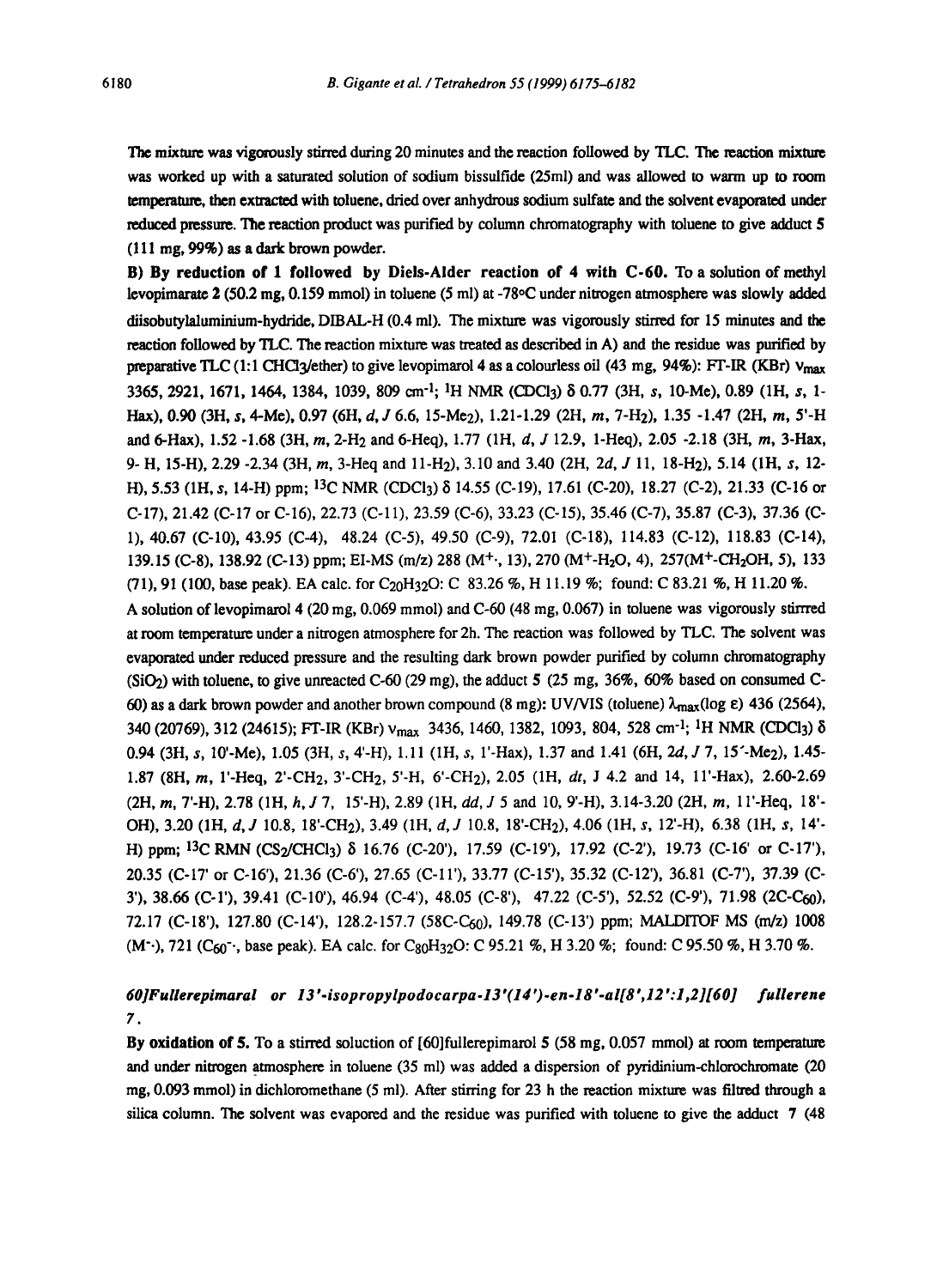mg, 83%) as a dark powder: UV/VIS (toluene)  $\lambda_{\text{max}}$ (log e) 436 (5384), 313 (58717); FT-IR (KBr)  $v_{\text{max}}$ 1726, 1460, 1021, 727, 528 era-l; IH NMR (C6D6/CS2) 8 1.09 (3H, s, 10'-Me), 1.20 (3H, s, 4'-H), 1.25 (1H, s, 1'-Hax), 1.38 and 1.42 (6H, *d, J* 7, 15'-Me<sub>2</sub>), 1.52-1.94 (8H, *m*, 1'-Heq, 2'-CH<sub>2</sub>, 3'-CH<sub>2</sub>, 5'-H, 6'-CH<sub>2</sub>), 2.06 (1H, *dt*, *J* 4.2 and 14, 11'-Hax), 2.61 (1H, *dt*, *J* 3 and 12.9, 7'-Hax), 2.72 (1H, *dd*, *J* 4.5 and 12.6, 7'-Heq), 2.79 (1H, *h, J7,* 15'-H), 2.97 (1H, *dd, J5 e* 10, 9'-H), 3.20 (1H, *ddd,* J2.4, 10.4, 13.5, 11'-Heq), 4.08 (1H, s, 12'-H), 6.37 (1H, s, 14'-H), 9.30 (1H, s, 18'-CHO) ppm; <sup>13</sup>C RMN (C<sub>6</sub>D<sub>6</sub>/CS<sub>2</sub>) δ 16.93 (C-20'), 14.96 (C-19'), 17.31 (C-2'), 20.72 (C-16' or C-17'), 21.79 (C-17' or C-16'), 22.57 (C-6'), 27.92 (C-11'), 34.32 (C-15'), 47.22 (C-12'), 36.83 (C-7'), 32.69 (C-3'), 38.72 (C-I'), 38.72 (C-10'), 46.19 (C-4'), 47.31 (C-8'), 48.97 (C-5'), 52.71 (C-9'), 72.01 and 72.15 (2C-C60), 127.92 (C-14'), 136- 158 (58C-C<sub>60</sub>), 150.23 (C-13'), 203.29 (C-18') ppm; MALDITOF MS (m/z) 1007 (MH<sup>-</sup>·), 720 (C<sub>60</sub><sup>-</sup>·, base peak). EA calc. for C<sub>80</sub>H<sub>30</sub>O: C 95.41 %, H 3.00 %; found: C 95.76 %, H 3.33 %.

*Acknowledgements: To Professors M. H. Garcia, M. A. Seabra and Dr. P. Mendes of Complexo Interdisciplinar-lST for the opportunity to use the voltammetric equipment and for helpful discussions. To Hoechst AG, Germany, for supplying C-60 and to Fundação para a Ciência e Tecnologia, Portugal, for partial* support (Contract PRAXIS/PCEX/C/QUI/106/96).

#### **References**

- 1. Kroto, H. W.; Heath, J. R.; O'Brian, S. C.; Curl, R. F.; Smalley, R. E. *Nature,* 1985, *318,* 162-163; Kratschmer, W.; Lamb, L. D.; Fostiropoulos, K.; Huffmann, D. R. *Nature,* 1990, *347,* 354-358.
- 2. Hirsch, A. "The Chemistry of the Fullerenes," Thieme, Stuttgart, 1994, pp. 80-87; Averdung, J.; Budwach, T.; Iwanek, W.; Schlachter, I.; Torres-Garcia, G.; Mattay, J. "Physics and Chemistry of Fullerenes and Derivatives," Kuzmany, H.; Fink, J.; Mehring, M.; S. Roth Editors, 1995, pp.137-141; Dresselhaus, M. S.; Dresselhaus, G.; Eklund, P. C. "Science of Fullerenes and Carbon Nanotubes," Academic Press, New York, 1996, pp. 312-314.
- 3. Averdung, J.; Mattay, J.; Jacobi, D.; Abraham, W. *Tetrahedron,* 1994, *51,* 2543-2552; Averdung, J.; Luftmann, H.; Mattay, J.; Klaus, K.-U.; Abraham, W. *Tetrahedron Lett.,* 1995, *36* , 2957-2958; Hirsch, A. *Synthesis,* 1995, 895-912; Sliwa, W. *Full. Sci. Techn.,* 1997, 5, 1133-1175; Isaacs, L.; Diederich, F.; Haldimann, R. F. *Helv. Chim. Acta* 1997, *80,* 317- 342; Puplovskis, A.; Kacens, J.; Neilands, O. *Tetrahedron Lett.,* 1997, *38,* 285-288; Liou, K.-F.; Hsiao, T.-Y.; Cheng, C.-H. *Full. Sci. Techn.,* 1998, 6, 351-359; and references therein.
- 4. Enos, H. I.; Harris, G. C.; Hedrick, G. W. "Kirk-Othmer Encyclopedia of Chemistry and Technology," Wiley, New York, 1968, Vol. 17, p. 475; Smith, C. D.; Wise, *J. K. J. Paint Tech.* 1969, *41,338-344;*  Hovey, A. G.; Hodgins, T. S. *Ind. Eng. Chem.,* 1940, *32,* 272-279; Meyer, W. L.; Hoffman, R. W. *Tetrahedron Lett.* 1962, 691-692; Arsem, W. C. *US Pat.* 1,098,777 (1914); Ellis, C. *US Pat.*  2,063,542 (1936); Selbe, R. L.; Jacobson, R. E. *US Pat.* 2,957,774 (1960); Jacobson, R. E. *US Pat.*  2,957,775 (1960).
- 5. Gigante, B.; Santos, L.; Marcelo-Curto, M. J.; Ascenso, J. *Magn. Res. Chem.,* 1995, *33,* 318-321.
- 6. Diederich, F.; Jonas, U.; Gramlich, V.; Herrmann, A.; Ringsdorf, H.; Thilgen, C. *Helv. Chim. Acta*  1993, *76,* 2445-2464; Hirsch, A.; Grosser, T; Skiebe, A. *Chem. Ber.,* 1993, *126,* 1061-1067.
- 7. Vogel, A. I., "A Text-book of Practical Organic Chemistry," 3rd Ed., Longman, London, 1970, p. 1055.